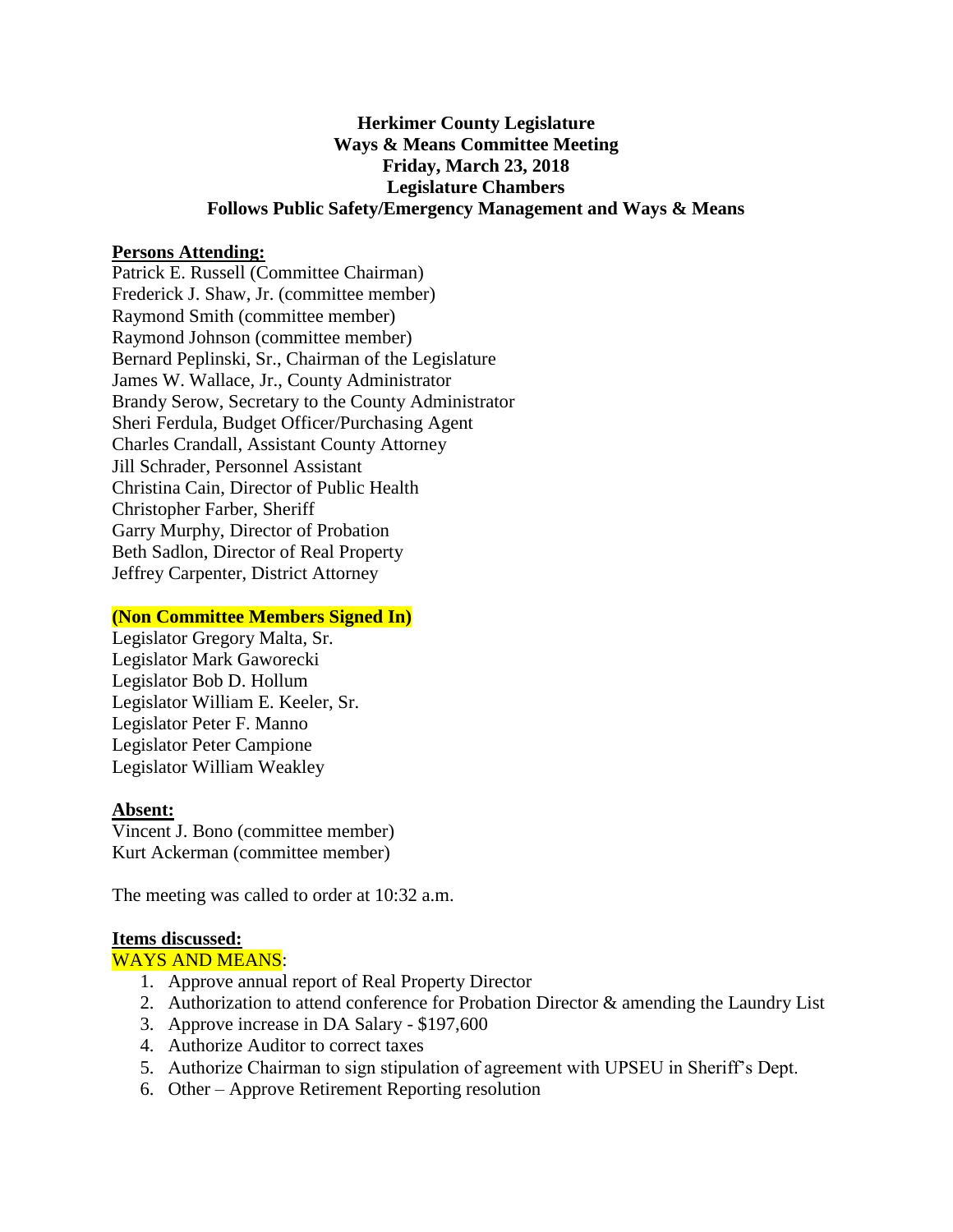7. Review Public Health position change requests

## **Committee Vote Record:**

WAYS & MEANS:

Item #1 – On motion of Mr. Johnson, seconded by Mr. Smith, Item #1 was voted on, approved and moved for Resolution. Unanimous. Absent: 2.

Item #2 – On motion of Mr. Peplinski, seconded by Mr. Johnson, Item #2 was voted on, approved and moved for Resolution. Unanimous. Absent: 2.

Item #3 – On motion of Mr. Johnson, seconded by Mr. Shaw, Item #3 was voted on, approved and moved for Resolution. Unanimous. Absent: 2.

Item #4 – On motion of Mr. Shaw, seconded by Mr. Smith, Item #4 was voted on and approved. Unanimous. Absent: 2.

Item #5 – On motion of Mr. Smith, seconded by Mr. Peplinski, Item #5 was voted on, approved and moved for Resolution. Unanimous. Absent: 2.

Item #6 – On motion of Mr. Johnson, seconded by Mr. Shaw, Item #6 was voted on, approved and moved for Resolution. Unanimous. Absent: 2.

Item #7 – On motion of Mr. Peplinski, seconded by Mr. Smith, the Ways & Means Committee went into Executive Session at 10:41 a.m., pursuant to Public Officer's Law, Section 105(f).

On motion of Mr. Johnson, seconded by Mr. Russell, a motion was made for a \$1,500 increase for requested positions. For: Russell, Johnson, Shaw (3). Against: Smith, Peplinski (2). Absent: Bono, Ackerman (2).

On motion of Mr. Smith, seconded by Mr. Peplinski, a motion was made for a \$2,500 increase for requested positions. For: Smith, Peplinski (2). Against: Russell, Shaw, Johnson (3). Absent: Bono, Ackerman (2).

On motion of Mr. Peplinski, seconded by Mr. Smith, a motion was made for a \$2,000 increase for requested positions. For: Shaw, Smith, Peplinski (3). Against: Russell, Johnson (2). Absent: Bono, Ackerman (2).

On motion of Mr. Johnson, seconded by Mr. Russell, a motion was made for a \$1,843 increase for requested positions. Item #7 was voted on, approved and moved for Resolution. For: Russell, Shaw, Johnson, Peplinski (4). Against: Smith (1). Absent: Bono, Ackerman (2).

On motion of Mr. Peplinski, seconded by Mr. Russell, the Ways & Means Committee came out of Executive Session at 11:24 a.m.